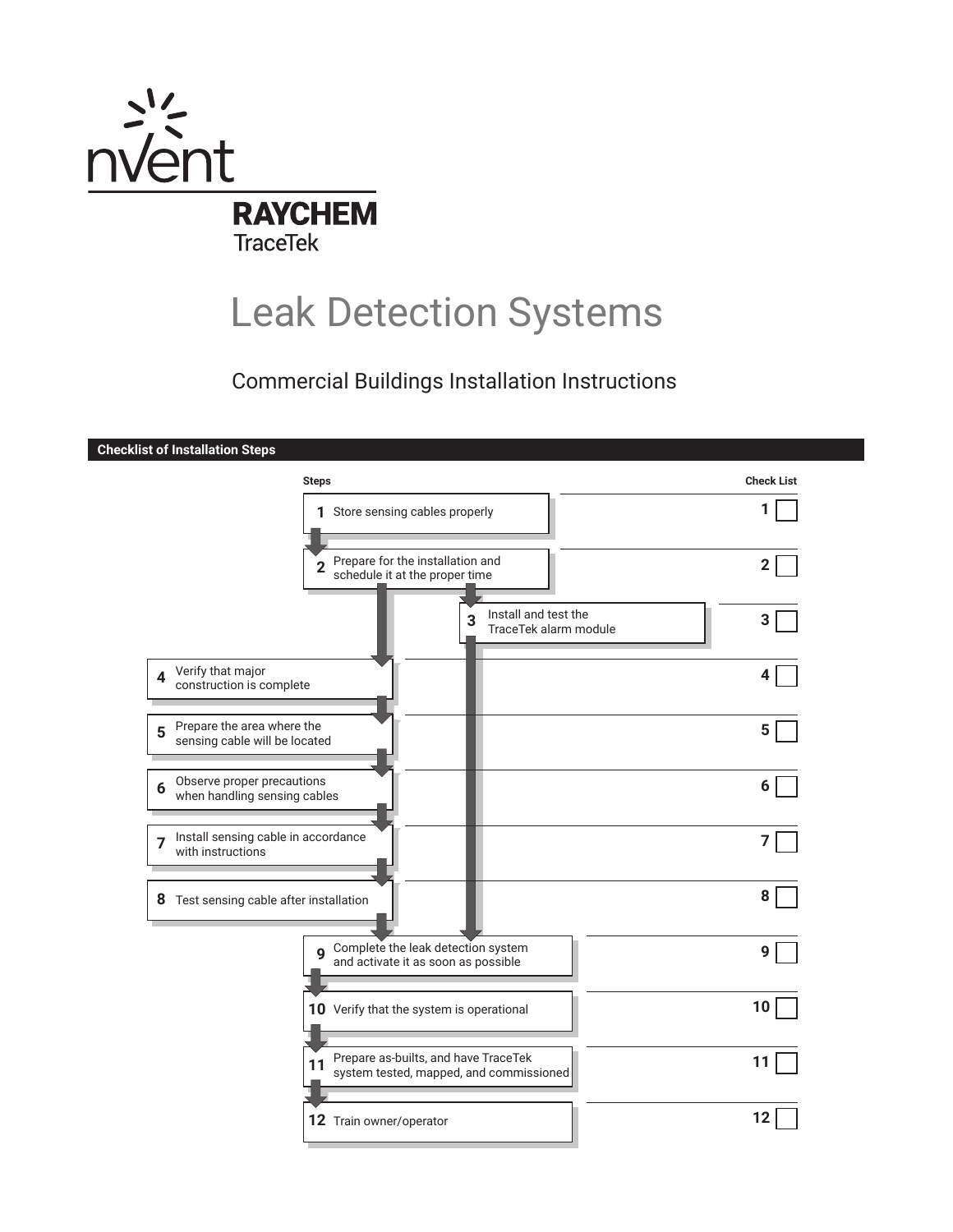# **Installation Steps**

For details, these general instructions refer to other nVent literature which is identified by an H-number. Consult nVent at (650) 216-1526.

| 1. Store sensing cables properly.<br>Store the sensing cable in the original container in a clean, dry<br>• nVent RAYCHEM TraceTek TT1000 Modular Sensing Cable<br>area prior to installation.<br>Installation Instructions (H55555)<br>2. Prepare for the installation and schedule it at the proper time.<br>• Water Sensing Systems Selection Guide (H53874)<br>• Confirm there is a plan for the leak detection system layout,<br>and a complete bill of materials.<br>• Ensure that all materials are available (including sensing<br>cable lengths, end terminations, branching connectors,<br>jumper cables, hold-down clips, and other accessories).<br>• Plan installation of the sensing cable only after major<br>construction (which could damage or contaminate the<br>cable) is complete.<br>· If possible, plan to install the alarm module first so it can<br>be used to monitor sensing cable immediately after cable<br>installation.<br>· Schedule training (by a qualified organization) for those who<br>will install the TraceTek system.<br>3. Install and test the TraceTek alarm module.<br>Install and test alarm module in accordance with installation<br>• Alarm Module Installation Instructions (instructions are specific to<br>instructions shipped with the unit.<br>the module; follow the instructions that come with it)<br>4. Verify that major construction is complete.<br>• Check that construction that could damage or contaminate the<br>sensing cable has been completed.<br>5. Prepare the area where the sensing cable will be located.<br>• Clean the area where the cable will be installed, to remove<br>• TT1000 Modular Sensing Cable Installation Instructions (H55555)<br>debris and sources of contamination.<br>• For subfloor, sumps, and similar applications, install TraceTek<br>hold-down clips, positioning them so sensing cable will provide<br>desired leak detection coverage.<br>6. Observe proper precautions when handling sensing cables.<br>Do<br>Don't<br>• Drag the sensing cable through contaminants (such as pipe<br>• Store the sensing cable in a clean, dry area prior to installation.<br>dope, PVC cement, acetone or other solvents, oil, or dirt).<br>· Install sensing cable after major construction is complete.<br>· Use damaged or contaminated sensing cable,<br>• Clean the area where the cable will be installed.<br>· Solder or weld near the cable without protecting it from heat,<br>flux, and splatter.<br>• Drop tools or sharp or heavy objects onto the cable.<br>• Pull the sensing cable with excessive force (more than<br>50 pounds/20 kg).<br>• Use adhesive tapes or unapproved clamping devices to<br>permanently secure the sensing cable. |                                                                |
|--------------------------------------------------------------------------------------------------------------------------------------------------------------------------------------------------------------------------------------------------------------------------------------------------------------------------------------------------------------------------------------------------------------------------------------------------------------------------------------------------------------------------------------------------------------------------------------------------------------------------------------------------------------------------------------------------------------------------------------------------------------------------------------------------------------------------------------------------------------------------------------------------------------------------------------------------------------------------------------------------------------------------------------------------------------------------------------------------------------------------------------------------------------------------------------------------------------------------------------------------------------------------------------------------------------------------------------------------------------------------------------------------------------------------------------------------------------------------------------------------------------------------------------------------------------------------------------------------------------------------------------------------------------------------------------------------------------------------------------------------------------------------------------------------------------------------------------------------------------------------------------------------------------------------------------------------------------------------------------------------------------------------------------------------------------------------------------------------------------------------------------------------------------------------------------------------------------------------------------------------------------------------------------------------------------------------------------------------------------------------------------------------------------------------------------------------------------------------------------------------------------------------------------------------------------------------------------------------------------------------------------------------------------------------------------------------------------------------------------------------------|----------------------------------------------------------------|
|                                                                                                                                                                                                                                                                                                                                                                                                                                                                                                                                                                                                                                                                                                                                                                                                                                                                                                                                                                                                                                                                                                                                                                                                                                                                                                                                                                                                                                                                                                                                                                                                                                                                                                                                                                                                                                                                                                                                                                                                                                                                                                                                                                                                                                                                                                                                                                                                                                                                                                                                                                                                                                                                                                                                                        |                                                                |
|                                                                                                                                                                                                                                                                                                                                                                                                                                                                                                                                                                                                                                                                                                                                                                                                                                                                                                                                                                                                                                                                                                                                                                                                                                                                                                                                                                                                                                                                                                                                                                                                                                                                                                                                                                                                                                                                                                                                                                                                                                                                                                                                                                                                                                                                                                                                                                                                                                                                                                                                                                                                                                                                                                                                                        |                                                                |
|                                                                                                                                                                                                                                                                                                                                                                                                                                                                                                                                                                                                                                                                                                                                                                                                                                                                                                                                                                                                                                                                                                                                                                                                                                                                                                                                                                                                                                                                                                                                                                                                                                                                                                                                                                                                                                                                                                                                                                                                                                                                                                                                                                                                                                                                                                                                                                                                                                                                                                                                                                                                                                                                                                                                                        |                                                                |
|                                                                                                                                                                                                                                                                                                                                                                                                                                                                                                                                                                                                                                                                                                                                                                                                                                                                                                                                                                                                                                                                                                                                                                                                                                                                                                                                                                                                                                                                                                                                                                                                                                                                                                                                                                                                                                                                                                                                                                                                                                                                                                                                                                                                                                                                                                                                                                                                                                                                                                                                                                                                                                                                                                                                                        | • nVent RAYCHEM TraceTek Installation Training Record (H55554) |
|                                                                                                                                                                                                                                                                                                                                                                                                                                                                                                                                                                                                                                                                                                                                                                                                                                                                                                                                                                                                                                                                                                                                                                                                                                                                                                                                                                                                                                                                                                                                                                                                                                                                                                                                                                                                                                                                                                                                                                                                                                                                                                                                                                                                                                                                                                                                                                                                                                                                                                                                                                                                                                                                                                                                                        |                                                                |
|                                                                                                                                                                                                                                                                                                                                                                                                                                                                                                                                                                                                                                                                                                                                                                                                                                                                                                                                                                                                                                                                                                                                                                                                                                                                                                                                                                                                                                                                                                                                                                                                                                                                                                                                                                                                                                                                                                                                                                                                                                                                                                                                                                                                                                                                                                                                                                                                                                                                                                                                                                                                                                                                                                                                                        |                                                                |
|                                                                                                                                                                                                                                                                                                                                                                                                                                                                                                                                                                                                                                                                                                                                                                                                                                                                                                                                                                                                                                                                                                                                                                                                                                                                                                                                                                                                                                                                                                                                                                                                                                                                                                                                                                                                                                                                                                                                                                                                                                                                                                                                                                                                                                                                                                                                                                                                                                                                                                                                                                                                                                                                                                                                                        |                                                                |
|                                                                                                                                                                                                                                                                                                                                                                                                                                                                                                                                                                                                                                                                                                                                                                                                                                                                                                                                                                                                                                                                                                                                                                                                                                                                                                                                                                                                                                                                                                                                                                                                                                                                                                                                                                                                                                                                                                                                                                                                                                                                                                                                                                                                                                                                                                                                                                                                                                                                                                                                                                                                                                                                                                                                                        |                                                                |
|                                                                                                                                                                                                                                                                                                                                                                                                                                                                                                                                                                                                                                                                                                                                                                                                                                                                                                                                                                                                                                                                                                                                                                                                                                                                                                                                                                                                                                                                                                                                                                                                                                                                                                                                                                                                                                                                                                                                                                                                                                                                                                                                                                                                                                                                                                                                                                                                                                                                                                                                                                                                                                                                                                                                                        |                                                                |
|                                                                                                                                                                                                                                                                                                                                                                                                                                                                                                                                                                                                                                                                                                                                                                                                                                                                                                                                                                                                                                                                                                                                                                                                                                                                                                                                                                                                                                                                                                                                                                                                                                                                                                                                                                                                                                                                                                                                                                                                                                                                                                                                                                                                                                                                                                                                                                                                                                                                                                                                                                                                                                                                                                                                                        |                                                                |
|                                                                                                                                                                                                                                                                                                                                                                                                                                                                                                                                                                                                                                                                                                                                                                                                                                                                                                                                                                                                                                                                                                                                                                                                                                                                                                                                                                                                                                                                                                                                                                                                                                                                                                                                                                                                                                                                                                                                                                                                                                                                                                                                                                                                                                                                                                                                                                                                                                                                                                                                                                                                                                                                                                                                                        |                                                                |
|                                                                                                                                                                                                                                                                                                                                                                                                                                                                                                                                                                                                                                                                                                                                                                                                                                                                                                                                                                                                                                                                                                                                                                                                                                                                                                                                                                                                                                                                                                                                                                                                                                                                                                                                                                                                                                                                                                                                                                                                                                                                                                                                                                                                                                                                                                                                                                                                                                                                                                                                                                                                                                                                                                                                                        |                                                                |
|                                                                                                                                                                                                                                                                                                                                                                                                                                                                                                                                                                                                                                                                                                                                                                                                                                                                                                                                                                                                                                                                                                                                                                                                                                                                                                                                                                                                                                                                                                                                                                                                                                                                                                                                                                                                                                                                                                                                                                                                                                                                                                                                                                                                                                                                                                                                                                                                                                                                                                                                                                                                                                                                                                                                                        |                                                                |
|                                                                                                                                                                                                                                                                                                                                                                                                                                                                                                                                                                                                                                                                                                                                                                                                                                                                                                                                                                                                                                                                                                                                                                                                                                                                                                                                                                                                                                                                                                                                                                                                                                                                                                                                                                                                                                                                                                                                                                                                                                                                                                                                                                                                                                                                                                                                                                                                                                                                                                                                                                                                                                                                                                                                                        |                                                                |
|                                                                                                                                                                                                                                                                                                                                                                                                                                                                                                                                                                                                                                                                                                                                                                                                                                                                                                                                                                                                                                                                                                                                                                                                                                                                                                                                                                                                                                                                                                                                                                                                                                                                                                                                                                                                                                                                                                                                                                                                                                                                                                                                                                                                                                                                                                                                                                                                                                                                                                                                                                                                                                                                                                                                                        |                                                                |
|                                                                                                                                                                                                                                                                                                                                                                                                                                                                                                                                                                                                                                                                                                                                                                                                                                                                                                                                                                                                                                                                                                                                                                                                                                                                                                                                                                                                                                                                                                                                                                                                                                                                                                                                                                                                                                                                                                                                                                                                                                                                                                                                                                                                                                                                                                                                                                                                                                                                                                                                                                                                                                                                                                                                                        |                                                                |
|                                                                                                                                                                                                                                                                                                                                                                                                                                                                                                                                                                                                                                                                                                                                                                                                                                                                                                                                                                                                                                                                                                                                                                                                                                                                                                                                                                                                                                                                                                                                                                                                                                                                                                                                                                                                                                                                                                                                                                                                                                                                                                                                                                                                                                                                                                                                                                                                                                                                                                                                                                                                                                                                                                                                                        |                                                                |
|                                                                                                                                                                                                                                                                                                                                                                                                                                                                                                                                                                                                                                                                                                                                                                                                                                                                                                                                                                                                                                                                                                                                                                                                                                                                                                                                                                                                                                                                                                                                                                                                                                                                                                                                                                                                                                                                                                                                                                                                                                                                                                                                                                                                                                                                                                                                                                                                                                                                                                                                                                                                                                                                                                                                                        |                                                                |
|                                                                                                                                                                                                                                                                                                                                                                                                                                                                                                                                                                                                                                                                                                                                                                                                                                                                                                                                                                                                                                                                                                                                                                                                                                                                                                                                                                                                                                                                                                                                                                                                                                                                                                                                                                                                                                                                                                                                                                                                                                                                                                                                                                                                                                                                                                                                                                                                                                                                                                                                                                                                                                                                                                                                                        |                                                                |
|                                                                                                                                                                                                                                                                                                                                                                                                                                                                                                                                                                                                                                                                                                                                                                                                                                                                                                                                                                                                                                                                                                                                                                                                                                                                                                                                                                                                                                                                                                                                                                                                                                                                                                                                                                                                                                                                                                                                                                                                                                                                                                                                                                                                                                                                                                                                                                                                                                                                                                                                                                                                                                                                                                                                                        |                                                                |
| · Allow cable connectors to become wet, dirty, or contaminated.                                                                                                                                                                                                                                                                                                                                                                                                                                                                                                                                                                                                                                                                                                                                                                                                                                                                                                                                                                                                                                                                                                                                                                                                                                                                                                                                                                                                                                                                                                                                                                                                                                                                                                                                                                                                                                                                                                                                                                                                                                                                                                                                                                                                                                                                                                                                                                                                                                                                                                                                                                                                                                                                                        |                                                                |
|                                                                                                                                                                                                                                                                                                                                                                                                                                                                                                                                                                                                                                                                                                                                                                                                                                                                                                                                                                                                                                                                                                                                                                                                                                                                                                                                                                                                                                                                                                                                                                                                                                                                                                                                                                                                                                                                                                                                                                                                                                                                                                                                                                                                                                                                                                                                                                                                                                                                                                                                                                                                                                                                                                                                                        |                                                                |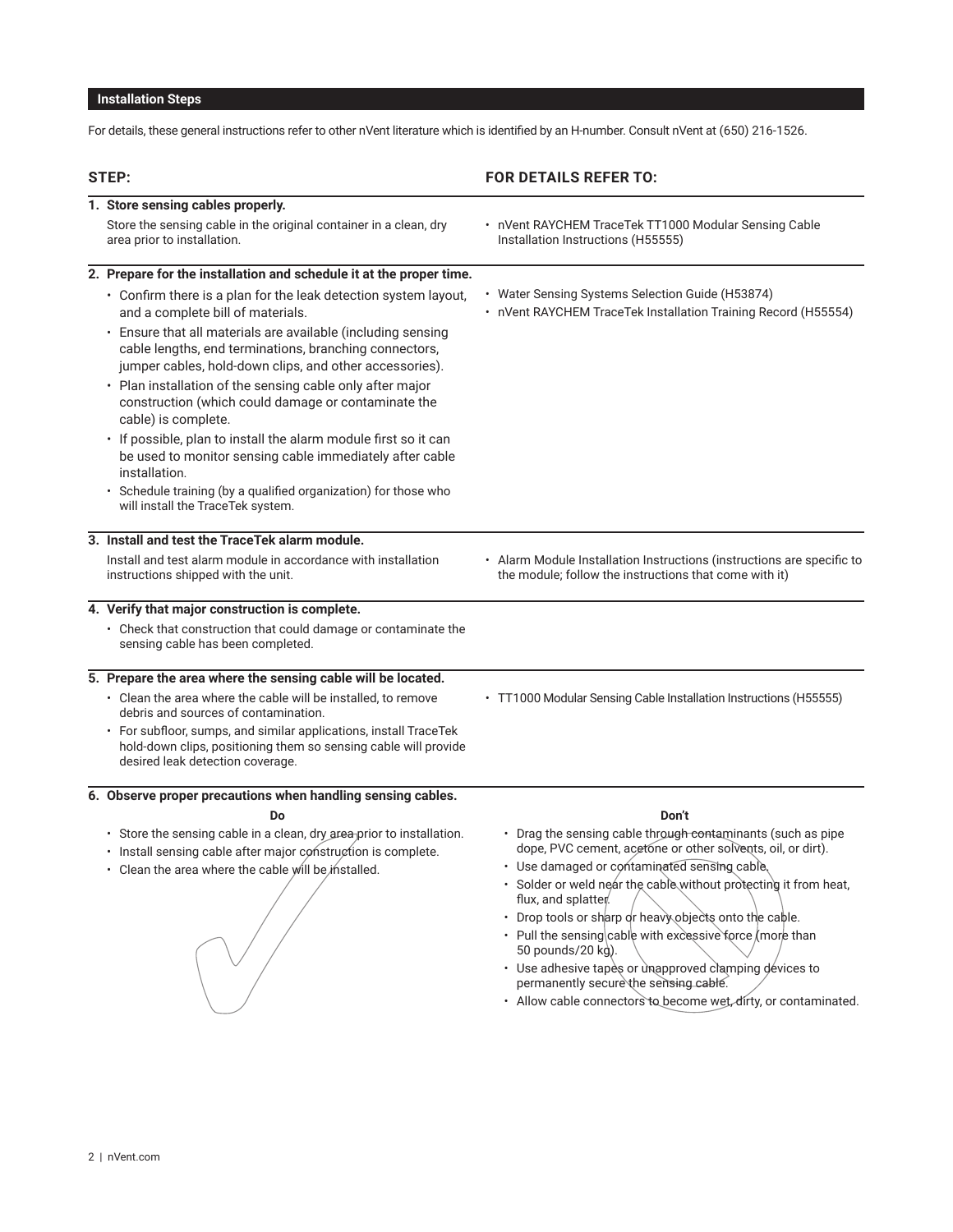## **STEP: FOR DETAILS REFER TO:**

| 7. Install sensing cable in accordance with instructions for your application.                                                                                                                                                                                                                                                                                                                                                                                          |                                                                                                                                  |
|-------------------------------------------------------------------------------------------------------------------------------------------------------------------------------------------------------------------------------------------------------------------------------------------------------------------------------------------------------------------------------------------------------------------------------------------------------------------------|----------------------------------------------------------------------------------------------------------------------------------|
| The proper installation procedure depends on the application.<br>Installation instructions for TraceTek TT1000 modular sensing<br>cable cover common applications in commercial buildings<br>(such as computer room subfloors and sumps). For different<br>types of applications (such as double-contained piping),<br>different procedures and/or TraceTek products are required.<br>If there is any doubt, consult your TraceTek representative.                      | • TT1000 Modular Sensing Cable Installation Instructions (H55555)                                                                |
| 8. Test the sensing cable before and after installation.                                                                                                                                                                                                                                                                                                                                                                                                                |                                                                                                                                  |
| To ensure that each length of sensing cable is intact and<br>free of contamination, follow test procedures detailed in the<br>installation instructions included with your sensing cable.                                                                                                                                                                                                                                                                               | • TT1000 Modular Sensing Cable Installation Instructions<br>(H55555)<br>• Operating Instructions for Portable Test Box (H55524)  |
| 9. Complete the leak detection system and activate it as soon as possible.                                                                                                                                                                                                                                                                                                                                                                                              |                                                                                                                                  |
| · Install other TraceTek circuit components, such as<br>TraceTek modular branching connectors<br>(nVent RAYCHEM TraceTek TT-MBC-PC), as called for in<br>the system layout; complete the sensing circuit.<br>• Connect the sensing circuit to the alarm module and<br>activate the system as soon as is practical. Use the<br>module to monitor the cable for events during the final<br>stages of construction. Identify and correct problems as<br>they are detected. | • Component Installation Instructions (instructions are specific<br>to the component; follow the instructions that come with it) |
| 10. Verify the system is operational.                                                                                                                                                                                                                                                                                                                                                                                                                                   |                                                                                                                                  |
| • Verify that the system is fully operational and ready for<br>use; the TraceTek Precommissioning Record provides a<br>useful checklist.                                                                                                                                                                                                                                                                                                                                | • Precommissioning Record (H55550)                                                                                               |
| 11. Prepare as-builts and have the TraceTek system tested, mapped, and commissioned.                                                                                                                                                                                                                                                                                                                                                                                    |                                                                                                                                  |
| • Gather and record as-built information while the system is<br>still accessible.<br>• Have a qualified organization test, commission,<br>and (for locating systems) map the TraceTek leak<br>detection system.                                                                                                                                                                                                                                                         | • Commissioning Record for the TraceTek alarm module<br>(specific to the type of alarm module)                                   |
| 12. Train the owner/operator                                                                                                                                                                                                                                                                                                                                                                                                                                            |                                                                                                                                  |
| · Identify the persons or groups in the owner/operator<br>organization who will be responsible for the leak<br>detection system. Have them trained in the operation and<br>maintenance of the system.                                                                                                                                                                                                                                                                   | • Operating Manuals (specific to the type of alarm module)                                                                       |